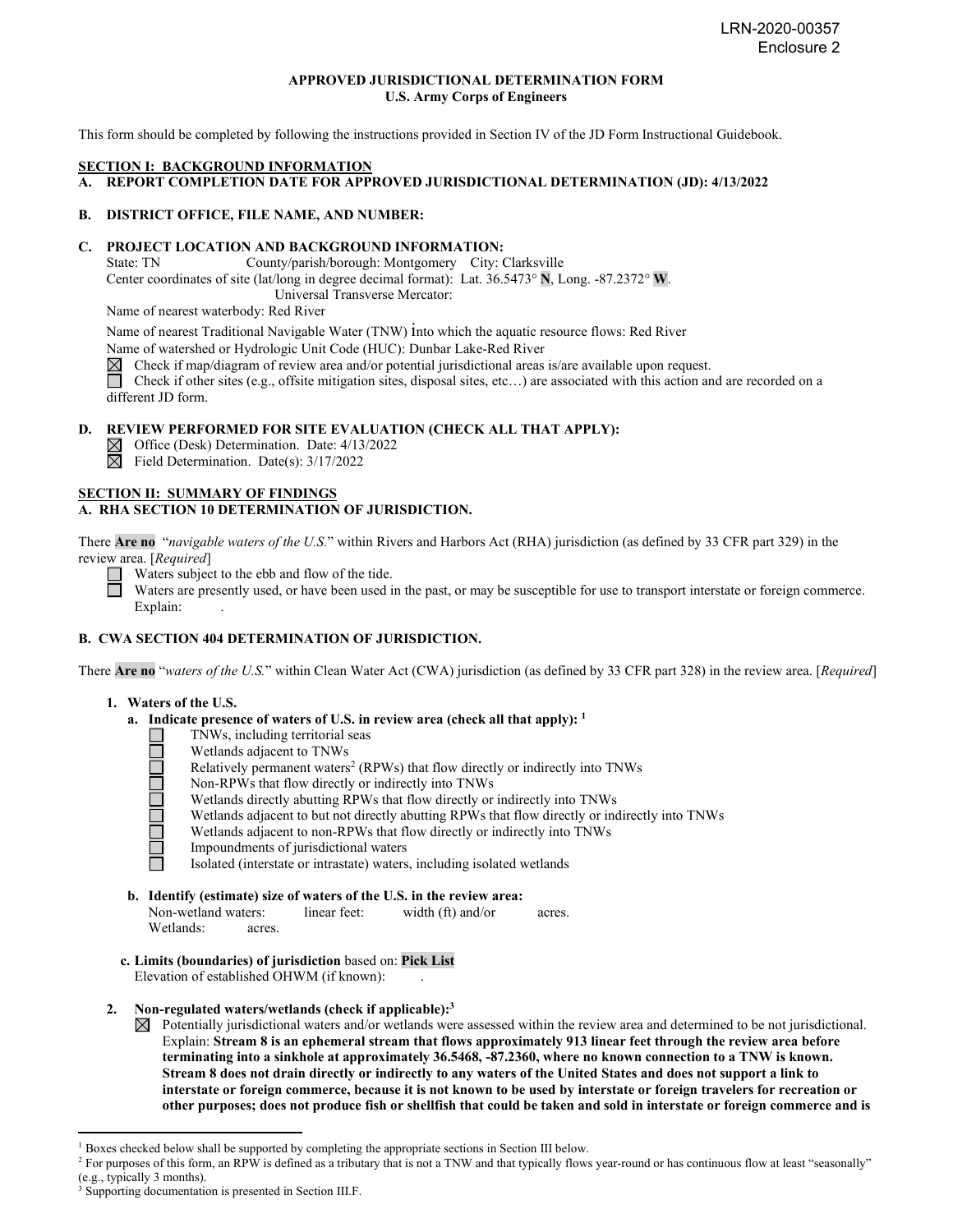**not known to be used for industrial purposes by industries in interstate commerce. The USACE considers Stream 8 a non-tributary and not jurisdictional under Section 404 of the Clean Water Act as defined by 33 CFR Part 328.3(a).**

 **Stream 9 is an ephemeral stream that flows approximately 377 linear feet through the review area before terminating into a sinkhole at approximately 36.5468, -87.2355, where no known connection to a TNW is known. Stream 9 does not drain directly or indirectly to any waters of the United States and does not support a link to interstate or foreign commerce, because it is not known to be used by interstate or foreign travelers for recreation or other purposes; does not produce fish or shellfish that could be taken and sold in interstate or foreign commerce and is not known to be used for industrial purposes by industries in interstate commerce. The USACE considers Stream 9 a non-tributary and not jurisdictional under Section 404 of the Clean Water Act as defined by 33 CFR Part 328.3(a).**

 **Stream 10 is an ephemeral stream that flows approximately 601 linear feet through the review area before terminating into a sinkhole at approximately 36.5464, -87.2348, where no known connection to a TNW is known. Stream 10 does not drain directly or indirectly to any waters of the United States and does not support a link to interstate or foreign commerce, because it is not known to be used by interstate or foreign travelers for recreation or other purposes; does not produce fish or shellfish that could be taken and sold in interstate or foreign commerce and is not known to be used for industrial purposes by industries in interstate commerce. The USACE considers Stream 10 a non-tributary and not jurisdictional under Section 404 of the Clean Water Act as defined by 33 CFR Part 328.3(a).**

 **Wetland 5 & Wetland 6 are open water farm ponds dug in the upland soil series Arrington silt loam and Sengtown gravelly silt loam, respectively, were not dug in a jurisdictional tributary and with no connection to downstream jurisdictional waters. Per 33 CFR Part 238.3(b) "Artificial lakes and ponds created by the excavation and/or diking of dry land to collect and retain water which are used exclusively for such purposes as stock watering…". I have determined Wetlands 5 & 6 are not waters of the United States and are not jurisdictional under Section 404 of the Clean Water Act as defined by 33 CFR Part 328.3(b)**.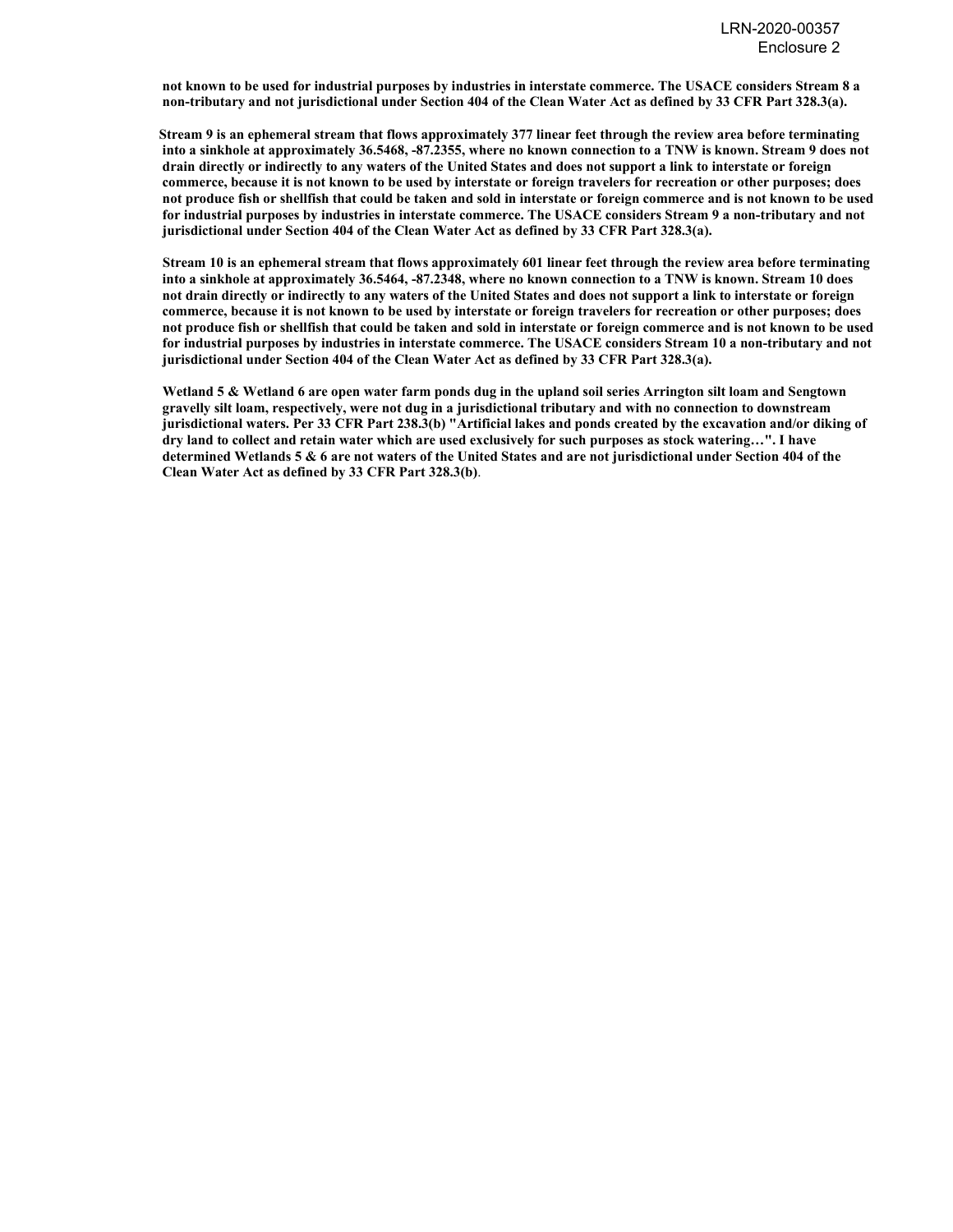### **SECTION III: CWA ANALYSIS**

### **A. TNWs AND WETLANDS ADJACENT TO TNWs**

**The agencies will assert jurisdiction over TNWs and wetlands adjacent to TNWs. If the aquatic resource is a TNW, complete Section III.A.1 and Section III.D.1. only; if the aquatic resource is a wetland adjacent to a TNW, complete Sections III.A.1 and 2 and Section III.D.1.; otherwise, see Section III.B below**.

 **1. TNW** 

Identify TNW:

Summarize rationale supporting determination: .

#### **2. Wetland adjacent to TNW**

Summarize rationale supporting conclusion that wetland is "adjacent":

## **B. CHARACTERISTICS OF TRIBUTARY (THAT IS NOT A TNW) AND ITS ADJACENT WETLANDS (IF ANY):**

 **This section summarizes information regarding characteristics of the tributary and its adjacent wetlands, if any, and it helps determine whether or not the standards for jurisdiction established under Rapanos have been met.** 

 **The agencies will assert jurisdiction over non-navigable tributaries of TNWs where the tributaries are "relatively permanent waters" (RPWs), i.e. tributaries that typically flow year-round or have continuous flow at least seasonally (e.g., typically 3 months). A wetland that directly abuts an RPW is also jurisdictional. If the aquatic resource is not a TNW, but has year-round (perennial) flow, skip to Section III.D.2. If the aquatic resource is a wetland directly abutting a tributary with perennial flow, skip to Section III.D.4.** 

**A wetland that is adjacent to but that does not directly abut an RPW requires a significant nexus evaluation. Corps districts and EPA regions will include in the record any available information that documents the existence of a significant nexus between a relatively permanent tributary that is not perennial (and its adjacent wetlands if any) and a traditional navigable water, even though a significant nexus finding is not required as a matter of law.** 

**If the waterbody4 is not an RPW, or a wetland directly abutting an RPW, a JD will require additional data to determine if the waterbody has a significant nexus with a TNW. If the tributary has adjacent wetlands, the significant nexus evaluation must consider the tributary in combination with all of its adjacent wetlands. This significant nexus evaluation that combines, for analytical purposes, the tributary and all of its adjacent wetlands is used whether the review area identified in the JD request is the tributary, or its adjacent wetlands, or both. If the JD covers a tributary with adjacent wetlands, complete Section III.B.1 for the tributary, Section III.B.2 for any onsite wetlands, and Section III.B.3 for all wetlands adjacent to that tributary, both onsite and offsite. The determination whether a significant nexus exists is determined in Section III.C below.** 

 **1. Characteristics of non-TNWs that flow directly or indirectly into TNW**

 **(i) General Area Conditions:**

| Watershed size:          | <b>Pick List</b> |
|--------------------------|------------------|
| Drainage area:           | <b>Pick List</b> |
| Average annual rainfall: | inches           |
| Average annual snowfall: | inches           |

## **(ii) Physical Characteristics:**

(a) Relationship with TNW: Tributary flows directly into TNW. Tributary flows through **Pick List** tributaries before entering TNW.

Project waters are **Pick List** river miles from TNW. Project waters are **Pick List** river miles from RPW. Project waters are **Pick List** aerial (straight) miles from TNW. Project waters are **Pick List** aerial (straight) miles from RPW. Project waters cross or serve as state boundaries. Explain:

Identify flow route to TNW<sup>5</sup>: Tributary stream order, if known: .

<sup>4</sup> Note that the Instructional Guidebook contains additional information regarding swales, ditches, washes, and erosional features generally and in the arid West.

<sup>5</sup> Flow route can be described by identifying, e.g., tributary a, which flows through the review area, to flow into tributary b, which then flows into TNW.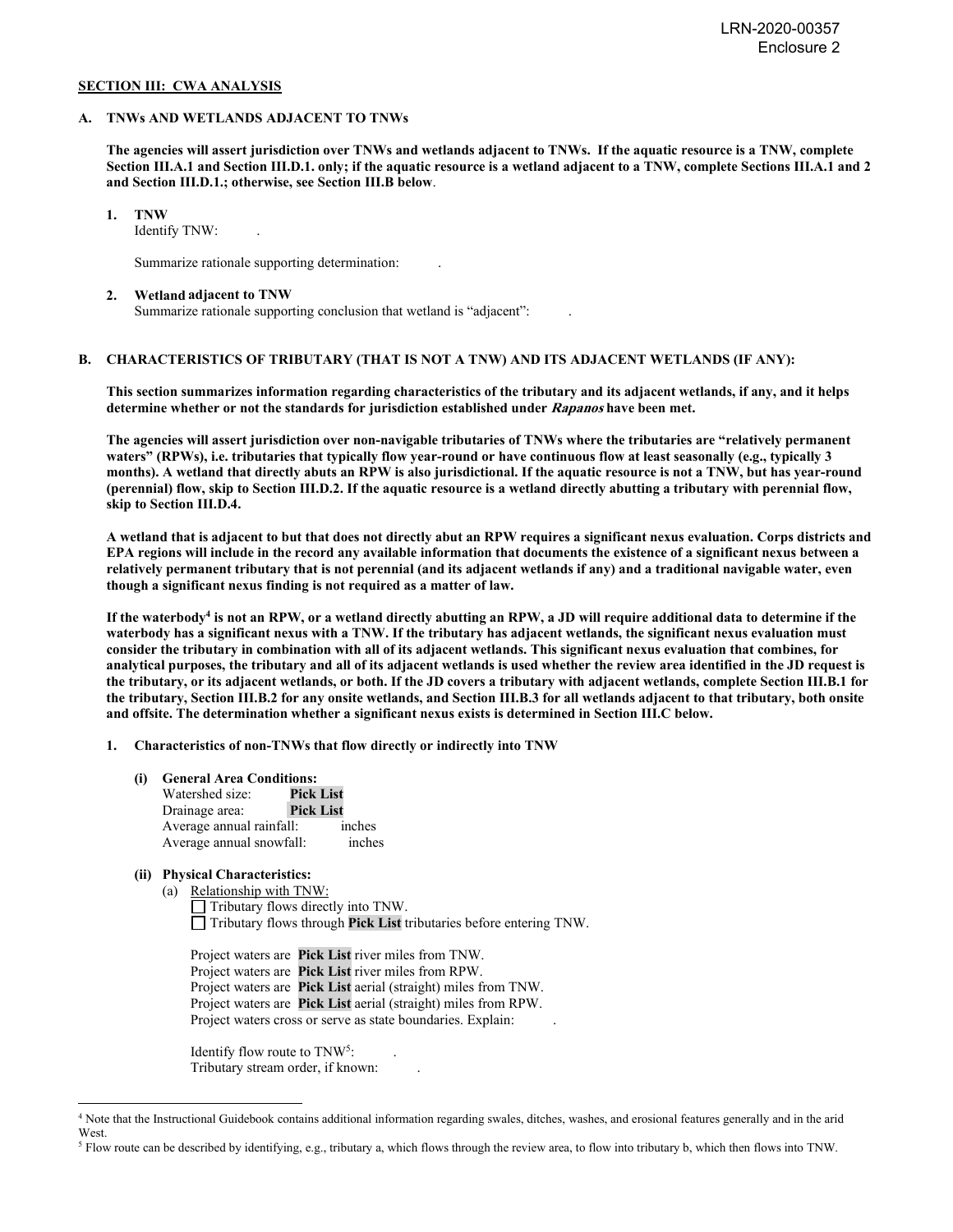| (b) | <b>General Tributary Characteristics (check all that apply):</b><br>Tributary is:<br>Natural<br>Artificial (man-made). Explain:<br>Manipulated (man-altered). Explain:                                                                                                                                                                                                                                                                                                                                                                                                                                                                                             |
|-----|--------------------------------------------------------------------------------------------------------------------------------------------------------------------------------------------------------------------------------------------------------------------------------------------------------------------------------------------------------------------------------------------------------------------------------------------------------------------------------------------------------------------------------------------------------------------------------------------------------------------------------------------------------------------|
|     | Tributary properties with respect to top of bank (estimate):<br>Average width:<br>feet<br>Average depth:<br>feet<br>Average side slopes: Pick List.                                                                                                                                                                                                                                                                                                                                                                                                                                                                                                                |
|     | Primary tributary substrate composition (check all that apply):<br>Silts<br>Sands<br>$\blacksquare$<br>Concrete<br>Cobbles<br>Gravel<br>Muck<br>Bedrock<br>Vegetation. Type/% cover:<br>Other. Explain:                                                                                                                                                                                                                                                                                                                                                                                                                                                            |
|     | Tributary condition/stability [e.g., highly eroding, sloughing banks]. Explain:<br>Presence of run/riffle/pool complexes. Explain:<br>Tributary geometry: Pick List<br>Tributary gradient (approximate average slope):<br>$\frac{0}{0}$                                                                                                                                                                                                                                                                                                                                                                                                                            |
| (c) | Flow:<br>Tributary provides for: Pick List<br>Estimate average number of flow events in review area/year: Pick List<br>Describe flow regime:<br>Other information on duration and volume:                                                                                                                                                                                                                                                                                                                                                                                                                                                                          |
|     | Surface flow is: Pick List. Characteristics:                                                                                                                                                                                                                                                                                                                                                                                                                                                                                                                                                                                                                       |
|     | Subsurface flow: Pick List. Explain findings:<br>$\Box$ Dye (or other) test performed:                                                                                                                                                                                                                                                                                                                                                                                                                                                                                                                                                                             |
|     | Tributary has (check all that apply):<br>Bed and banks<br>$\Box$ OHWM <sup>6</sup> (check all indicators that apply):<br>clear, natural line impressed on the bank<br>the presence of litter and debris<br>destruction of terrestrial vegetation<br>changes in the character of soil<br>the presence of wrack line<br>shelving<br>vegetation matted down, bent, or absent<br>$\Box$<br>sediment sorting<br>$\Box$<br>leaf litter disturbed or washed away<br>scour<br>sediment deposition<br>multiple observed or predicted flow events<br>abrupt change in plant community<br>water staining<br>other (list):<br>$\Box$ Discontinuous OHWM. <sup>7</sup> Explain: |
|     | If factors other than the OHWM were used to determine lateral extent of CWA jurisdiction (check all that apply):<br>$\Box$ High Tide Line indicated by:<br>Mean High Water Mark indicated by:<br>oil or scum line along shore objects<br>survey to available datum;<br>fine shell or debris deposits (foreshore)<br>physical markings;<br>vegetation lines/changes in vegetation types.<br>physical markings/characteristics<br>tidal gauges<br>other (list):                                                                                                                                                                                                      |
|     | (iii) Chemical Characteristics:                                                                                                                                                                                                                                                                                                                                                                                                                                                                                                                                                                                                                                    |

Characterize tributary (e.g., water color is clear, discolored, oily film; water quality; general watershed characteristics, etc.). Explain:

Identify specific pollutants, if known:

<sup>6</sup> A natural or man-made discontinuity in the OHWM does not necessarily sever jurisdiction (e.g., where the stream temporarily flows underground, or where the OHWM has been removed by development or agricultural practices). Where there is a break in the OHWM that is unrelated to the waterbody's flow regime (e.g., flow over a rock outcrop or through a culvert), the agencies will look for indicators of flow above and below the break. 7 Ibid.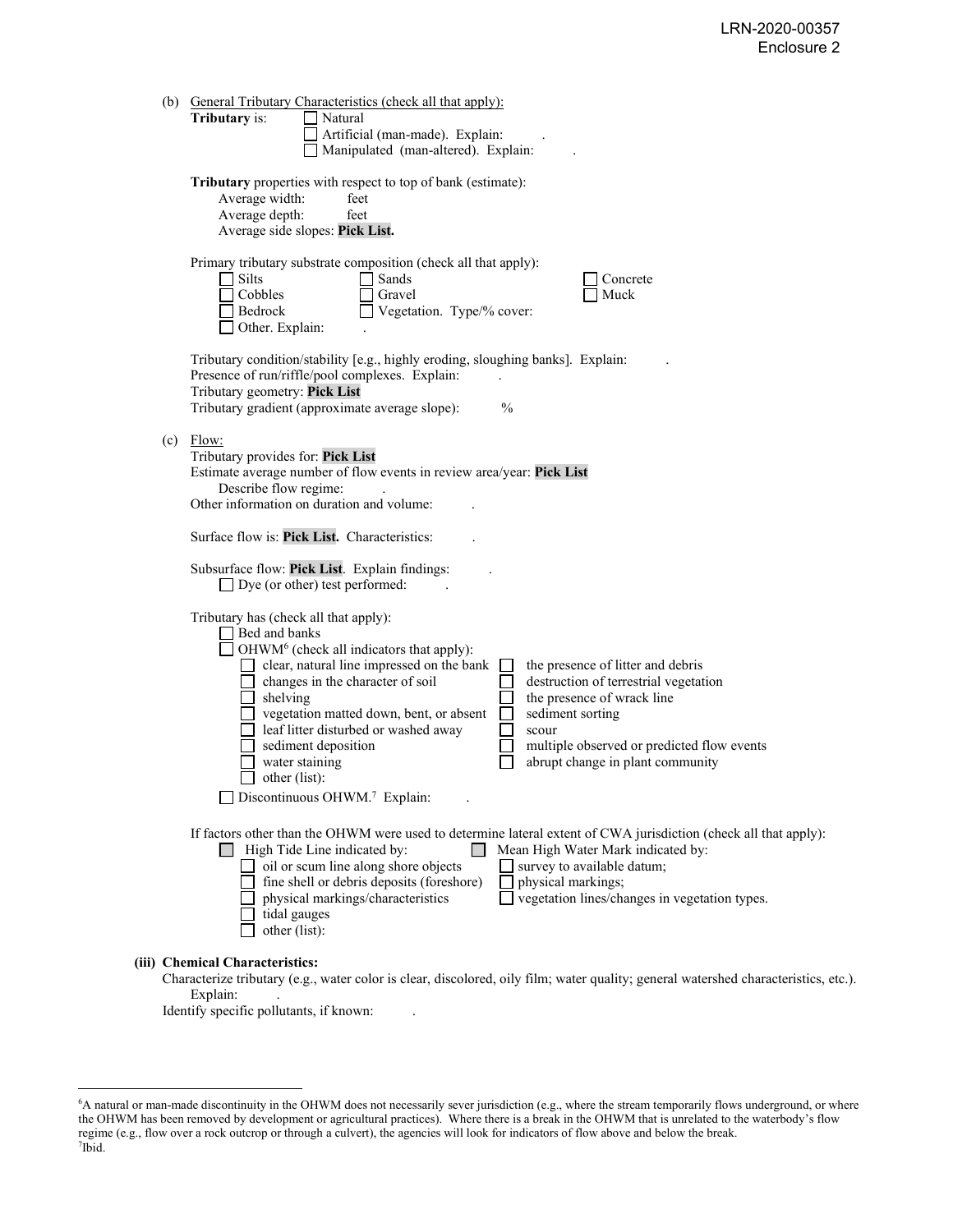### **(iv) Biological Characteristics. Channel supports (check all that apply):**

- $\Box$  Riparian corridor. Characteristics (type, average width):
- Wetland fringe. Characteristics:
- $\Box$  Habitat for:
	- Federally Listed species. Explain findings:
	- $\Box$  Fish/spawn areas. Explain findings:
	- Other environmentally-sensitive species. Explain findings: .
	- Aquatic/wildlife diversity. Explain findings: .

## **2. Characteristics of wetlands adjacent to non-TNW that flow directly or indirectly into TNW**

### **(i) Physical Characteristics:**

- (a) General Wetland Characteristics: Properties: Wetland size: acres Wetland type. Explain: Wetland quality. Explain: Project wetlands cross or serve as state boundaries. Explain: .
- (b) General Flow Relationship with Non-TNW: Flow is: **Pick List**. Explain: .

 Surface flow is**: Pick List**  Characteristics:

 Subsurface flow: **Pick List**. Explain findings: .  $\Box$  Dye (or other) test performed:

### (c) Wetland Adjacency Determination with Non-TNW:

□ Directly abutting

Not directly abutting

- Discrete wetland hydrologic connection. Explain:
- Ecological connection. Explain:
- $\Box$  Separated by berm/barrier. Explain:

## (d) Proximity (Relationship) to TNW

Project wetlands are **Pick List** river miles from TNW. Project waters are **Pick List** aerial (straight) miles from TNW. Flow is from: **Pick List.** Estimate approximate location of wetland as within the **Pick List** floodplain.

## **(ii) Chemical Characteristics:**

Characterize wetland system (e.g., water color is clear, brown, oil film on surface; water quality; general watershed characteristics; etc.). Explain: Identify specific pollutants, if known: .

# **(iii) Biological Characteristics. Wetland supports (check all that apply):**

- $\Box$  Riparian buffer. Characteristics (type, average width):
- Vegetation type/percent cover. Explain:
- $\Box$  Habitat for:
	- $\Box$  Federally Listed species. Explain findings:
	- Fish/spawn areas. Explain findings: .
	- Other environmentally-sensitive species. Explain findings: .
	- $\Box$  Aquatic/wildlife diversity. Explain findings:

## **3. Characteristics of all wetlands adjacent to the tributary (if any)**

All wetland(s) being considered in the cumulative analysis: **Pick List** Approximately ( ) acres in total are being considered in the cumulative analysis.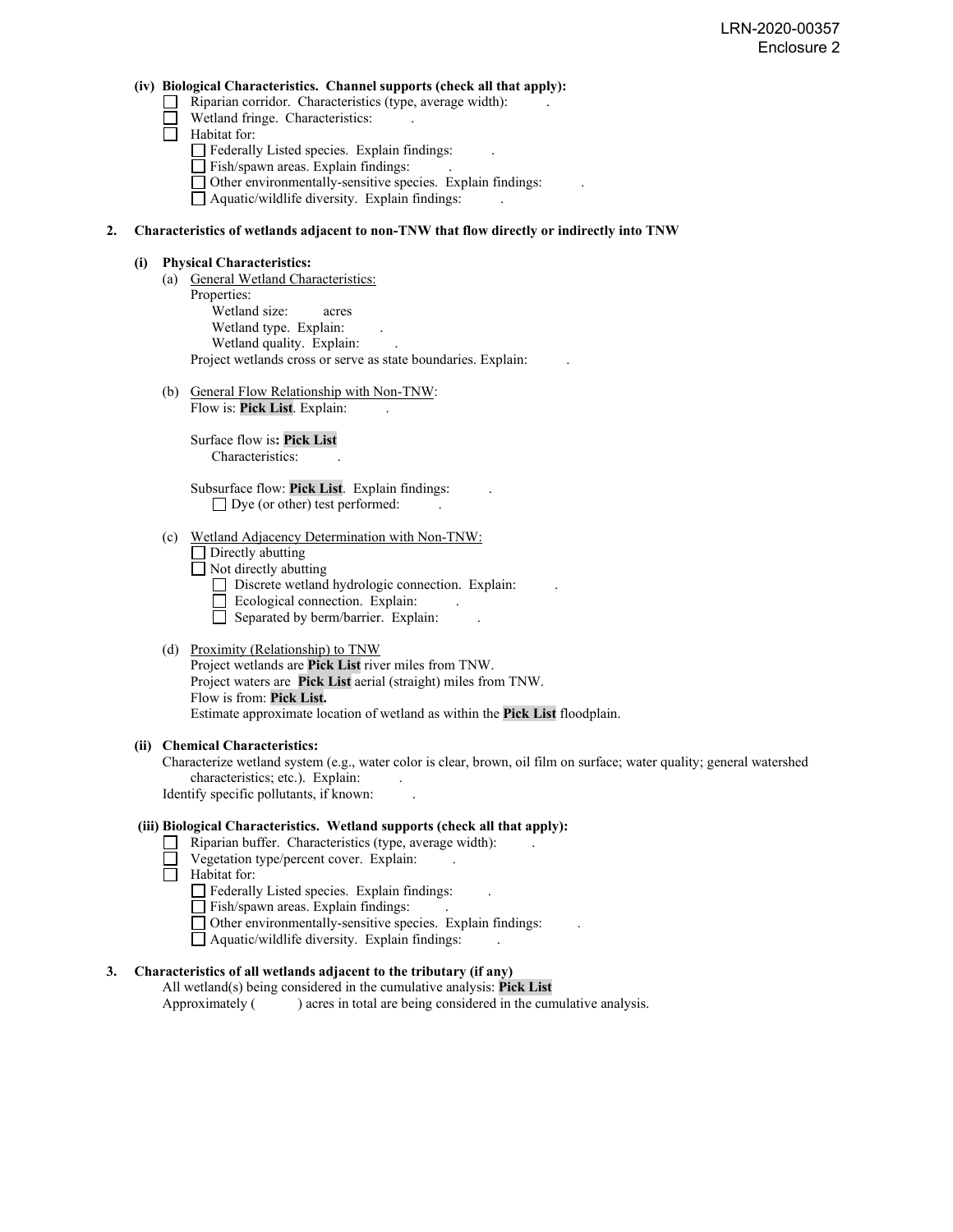For each wetland, specify the following:

Directly abuts? (Y/N) Size (in acres) Directly abuts? (Y/N) Size (in acres)

Summarize overall biological, chemical and physical functions being performed: .

## **C. SIGNIFICANT NEXUS DETERMINATION**

**A significant nexus analysis will assess the flow characteristics and functions of the tributary itself and the functions performed by any wetlands adjacent to the tributary to determine if they significantly affect the chemical, physical, and biological integrity of a TNW. For each of the following situations, a significant nexus exists if the tributary, in combination with all of its adjacent wetlands, has more than a speculative or insubstantial effect on the chemical, physical and/or biological integrity of a TNW. Considerations when evaluating significant nexus include, but are not limited to the volume, duration, and frequency of the flow of water in the tributary and its proximity to a TNW, and the functions performed by the tributary and all its adjacent wetlands. It is not appropriate to determine significant nexus based solely on any specific threshold of distance (e.g. between a tributary and its adjacent wetland or between a tributary and the TNW). Similarly, the fact an adjacent wetland lies within or outside of a floodplain is not solely determinative of significant nexus.** 

**Draw connections between the features documented and the effects on the TNW, as identified in the** *Rapanos* **Guidance and discussed in the Instructional Guidebook. Factors to consider include, for example:**

- Does the tributary, in combination with its adjacent wetlands (if any), have the capacity to carry pollutants or flood waters to TNWs, or to reduce the amount of pollutants or flood waters reaching a TNW?
- Does the tributary, in combination with its adjacent wetlands (if any), provide habitat and lifecycle support functions for fish and other species, such as feeding, nesting, spawning, or rearing young for species that are present in the TNW?
- Does the tributary, in combination with its adjacent wetlands (if any), have the capacity to transfer nutrients and organic carbon that support downstream foodwebs?
- Does the tributary, in combination with its adjacent wetlands (if any), have other relationships to the physical, chemical, or biological integrity of the TNW?

### **Note: the above list of considerations is not inclusive and other functions observed or known to occur should be documented below:**

- **1. Significant nexus findings for non-RPW that has no adjacent wetlands and flows directly or indirectly into TNWs.** Explain findings of presence or absence of significant nexus below, based on the tributary itself, then go to Section III.D: .
- **2. Significant nexus findings for non-RPW and its adjacent wetlands, where the non-RPW flows directly or indirectly into TNWs.** Explain findings of presence or absence of significant nexus below, based on the tributary in combination with all of its adjacent wetlands, then go to Section III.D: .
- **3. Significant nexus findings for wetlands adjacent to an RPW but that do not directly abut the RPW.** Explain findings of presence or absence of significant nexus below, based on the tributary in combination with all of its adjacent wetlands, then go to Section III.D:

## **D. DETERMINATIONS OF JURISDICTIONAL FINDINGS. THE SUBJECT WATERS/WETLANDS ARE (CHECK ALL THAT APPLY):**

- **1. INWs and Adjacent Wetlands.** Check all that apply and provide size estimates in review area:<br> **INWs:** linear feet width (ft), Or, acres. width (ft), Or, acres.  $\Box$  Wetlands adjacent to TNWs: acres.
- **2. RPWs that flow directly or indirectly into TNWs.** 
	- Tributaries of TNWs where tributaries typically flow year-round are jurisdictional. Provide data and rationale indicating that tributary is perennial: .
	- $\Box$  Tributaries of TNW where tributaries have continuous flow "seasonally" (e.g., typically three months each year) are jurisdictional. Data supporting this conclusion is provided at Section III.B. Provide rationale indicating that tributary flows seasonally: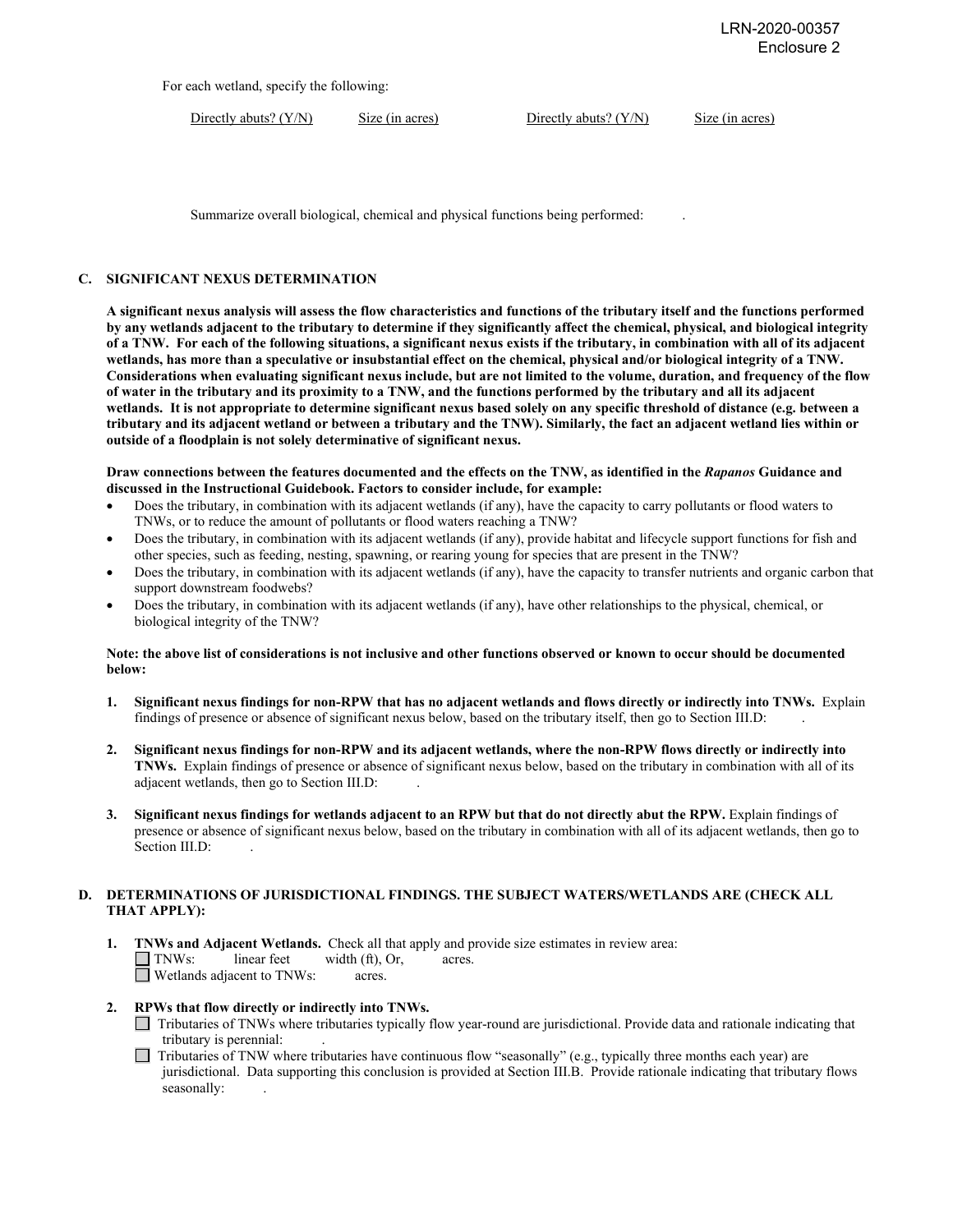Provide estimates for jurisdictional waters in the review area (check all that apply):

- Tributary waters:linear feetwidth (ft).
- $\Box$  Other non-wetland waters: acres.
	- Identify type(s) of waters: .
- **3. Non-RPWs8 that flow directly or indirectly into TNWs.**
	- Waterbody that is not a TNW or an RPW, but flows directly or indirectly into a TNW, and it has a significant nexus with a TNW is jurisdictional. Data supporting this conclusion is provided at Section III.C.

Provide estimates for jurisdictional waters within the review area (check all that apply):

- Tributary waters:linear feetwidth (ft).
- □ Other non-wetland waters: acres.
	- Identify type(s) of waters: **.**

## **4. Wetlands directly abutting an RPW that flow directly or indirectly into TNWs.**

**I** Wetlands directly abut RPW and thus are jurisdictional as adjacent wetlands.

- Wetlands directly abutting an RPW where tributaries typically flow year-round. Provide data and rationale indicating that tributary is perennial in Section III.D.2, above. Provide rationale indicating that wetland is directly abutting an RPW: **.**
- Wetlands directly abutting an RPW where tributaries typically flow "seasonally." Provide data indicating that tributary is seasonal in Section III.B and rationale in Section III.D.2, above. Provide rationale indicating that wetland is directly abutting an RPW: .

Provide acreage estimates for jurisdictional wetlands in the review area:acres.

## **5. Wetlands adjacent to but not directly abutting an RPW that flow directly or indirectly into TNWs.**

 $\Box$  Wetlands that do not directly abut an RPW, but when considered in combination with the tributary to which they are adjacent and with similarly situated adjacent wetlands, have a significant nexus with a TNW are jurisidictional. Data supporting this conclusion is provided at Section III.C.

Provide acreage estimates for jurisdictional wetlands in the review area:acres.

## **6. Wetlands adjacent to non-RPWs that flow directly or indirectly into TNWs.**

Wetlands adjacent to such waters, and have when considered in combination with the tributary to which they are adjacent and with similarly situated adjacent wetlands, have a significant nexus with a TNW are jurisdictional. Data supporting this conclusion is provided at Section III.C.

Provide estimates for jurisdictional wetlands in the review area:acres.

- **7. Impoundments of jurisdictional waters. 9**
	- As a general rule, the impoundment of a jurisdictional tributary remains jurisdictional.
		- Demonstrate that impoundment was created from "waters of the U.S.," or
		- Demonstrate that water meets the criteria for one of the categories presented above (1-6), or
	- Demonstrate that water is isolated with a nexus to commerce (see E below).

#### **E. ISOLATED [INTERSTATE OR INTRA-STATE] WATERS, INCLUDING ISOLATED WETLANDS, THE USE, DEGRADATION OR DESTRUCTION OF WHICH COULD AFFECT INTERSTATE COMMERCE, INCLUDING ANY SUCH WATERS (CHECK ALL THAT APPLY):10** П

- which are or could be used by interstate or foreign travelers for recreational or other purposes.
- Ē from which fish or shellfish are or could be taken and sold in interstate or foreign commerce.
- $\Box$ which are or could be used for industrial purposes by industries in interstate commerce.
- Interstate isolated waters.Explain: .
- □ Other factors. Explain:

## **Identify water body and summarize rationale supporting determination:** .

<sup>&</sup>lt;sup>8</sup>See Footnote #3.

 $9$  To complete the analysis refer to the key in Section III.D.6 of the Instructional Guidebook.

**<sup>10</sup> Prior to asserting or declining CWA jurisdiction based solely on this category, Corps Districts will elevate the action to Corps and EPA HQ for review consistent with the process described in the Corps/EPA** *Memorandum Regarding CWA Act Jurisdiction Following Rapanos.*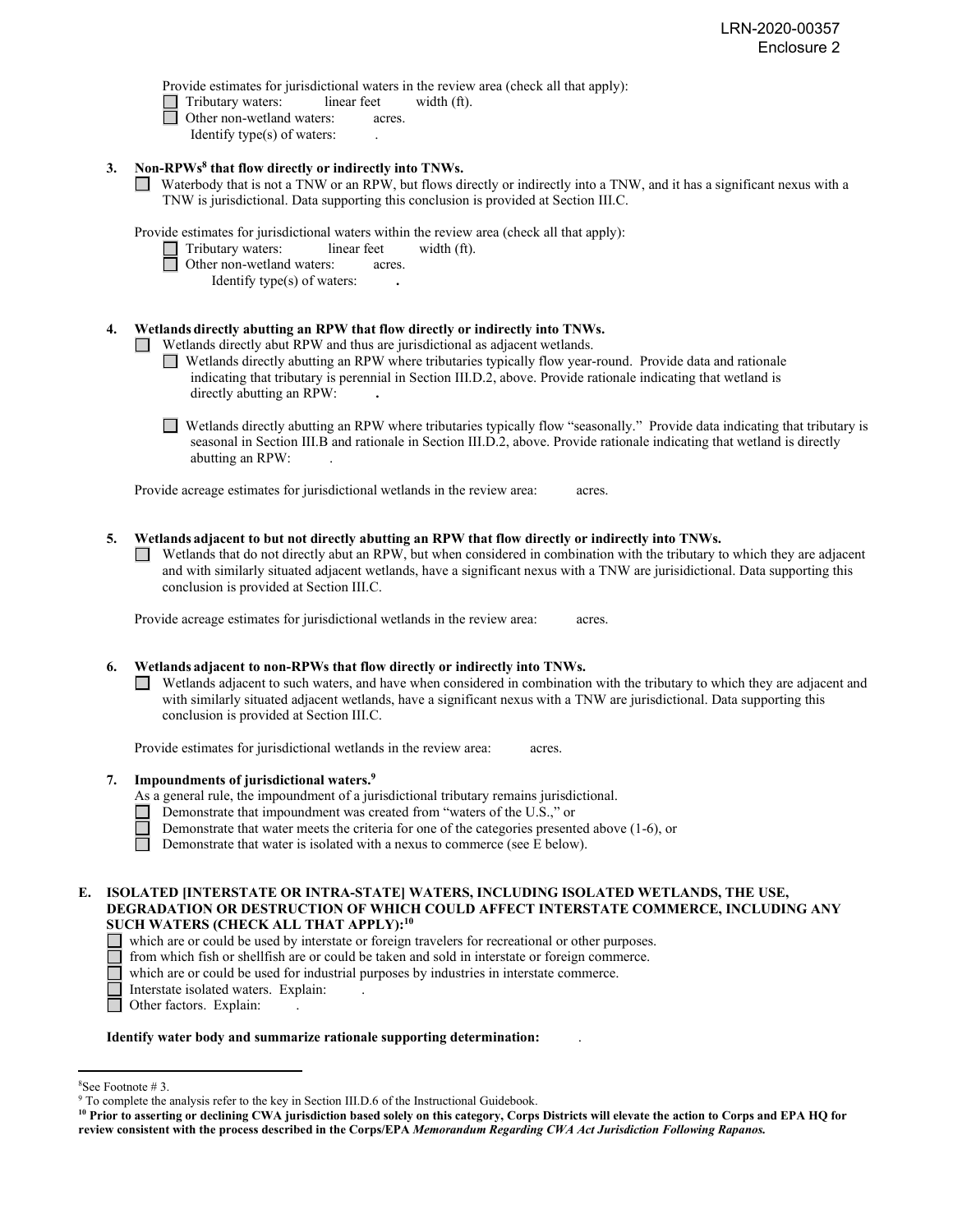Provide estimates for jurisdictional waters in the review area (check all that apply):

Tributary waters: linear feet width (ft).

Other non-wetland waters: acres.

Identify type(s) of waters: **.** 

 $\Box$  Wetlands: acres.

## **F. NON-JURISDICTIONAL WATERS, INCLUDING WETLANDS (CHECK ALL THAT APPLY):**

- $\Box$  If potential wetlands were assessed within the review area, these areas did not meet the criteria in the 1987 Corps of Engineers Wetland Delineation Manual and/or appropriate Regional Supplements.
- **Review area included isolated waters with no substantial nexus to interstate (or foreign) commerce.** 
	- Prior to the Jan 2001 Supreme Court decision in "*SWANCC*," the review area would have been regulated based solely on the "Migratory Bird Rule" (MBR).
	- Waters do not meet the "Significant Nexus" standard, where such a finding is required for jurisdiction. Explain:

Other: (explain, if not covered above): **Stream 8 is an ephemeral stream that flows approximately 913 linear feet through the review area before terminating into a sinkhole at approximately 36.5468, -87.2360, where no known connection to a TNW is known. Stream 8 does not drain directly or indirectly to any waters of the United States and does not support a link to interstate or foreign commerce, because it is not known to be used by interstate or foreign travelers for recreation or other purposes; does not produce fish or shellfish that could be taken and sold in interstate or foreign commerce and is not known to be used for industrial purposes by industries in interstate commerce. The USACE considers Stream 8 a non-tributary and not jurisdictional under Section 404 of the Clean Water Act as defined by 33 CFR Part 328.3(a).**

**Stream 9 is an ephemeral stream that flows approximately 377 linear feet through the review area before terminating into a sinkhole at approximately 36.5468, -87.2355, where no known connection to a TNW is known. Stream 9 does not drain directly or indirectly to any waters of the United States and does not support a link to interstate or foreign commerce, because it is not known to be used by interstate or foreign travelers for recreation or other purposes; does not produce fish or shellfish that could be taken and sold in interstate or foreign commerce and is not known to be used for industrial purposes by industries in interstate commerce. The USACE considers Stream 9 a non-tributary and not jurisdictional under Section 404 of the Clean Water Act as defined by 33 CFR Part 328.3(a).**

**Stream 10 is an ephemeral stream that flows approximately 601 linear feet through the review area before terminating into a sinkhole at approximately 36.5464, -87.2348, where no known connection to a TNW is known. Stream 10 does not drain directly or indirectly to any waters of the United States and does not support a link to interstate or foreign commerce, because it is not known to be used by interstate or foreign travelers for recreation or other purposes; does not produce fish or shellfish that could be taken and sold in interstate or foreign commerce and is not known to be used for industrial purposes by industries in interstate commerce. The USACE considers Stream 10 a non-tributary and not jurisdictional under Section 404 of the Clean Water Act as defined by 33 CFR Part 328.3(a).**

**Wetland 5 & Wetland 6 are open water farm ponds dug in the upland soil series Arrington silt loam and Sengtown gravelly silt loam, respectively, were not dug in a jurisdictional tributary and with no connection to downstream jurisdictional waters. Per 33 CFR Part 238.3(b) "Artificial lakes and ponds created by the excavation and/or diking of dry land to collect and retain water which are used exclusively for such purposes as stock watering…". I have determined Wetlands 5 & 6 are not waters of the United States and are not jurisdictional under Section 404 of the Clean Water Act as defined by 33 CFR Part 328.3(b).**

Provide acreage estimates for non-jurisdictional waters in the review area, where the sole potential basis of jurisdiction is the MBR factors (i.e., presence of migratory birds, presence of endangered species, use of water for irrigated agriculture), using best professional judgment (check all that apply):

■ Non-wetland waters (i.e., rivers, streams): linear feet width (ft).

Lakes/ponds: acres.

Other non-wetland waters: acres. List type of aquatic resource:

Wetlands: acres.

Provide acreage estimates for non-jurisdictional waters in the review area that do not meet the "Significant Nexus" standard, where such a finding is required for jurisdiction (check all that apply):

Non-wetland waters (i.e., rivers, streams):linear feet,width (ft). Lakes/ponds: Other non-wetland waters: acres. List type of aquatic resource: П Wetlands: acres.

### **SECTION IV: DATA SOURCES.**